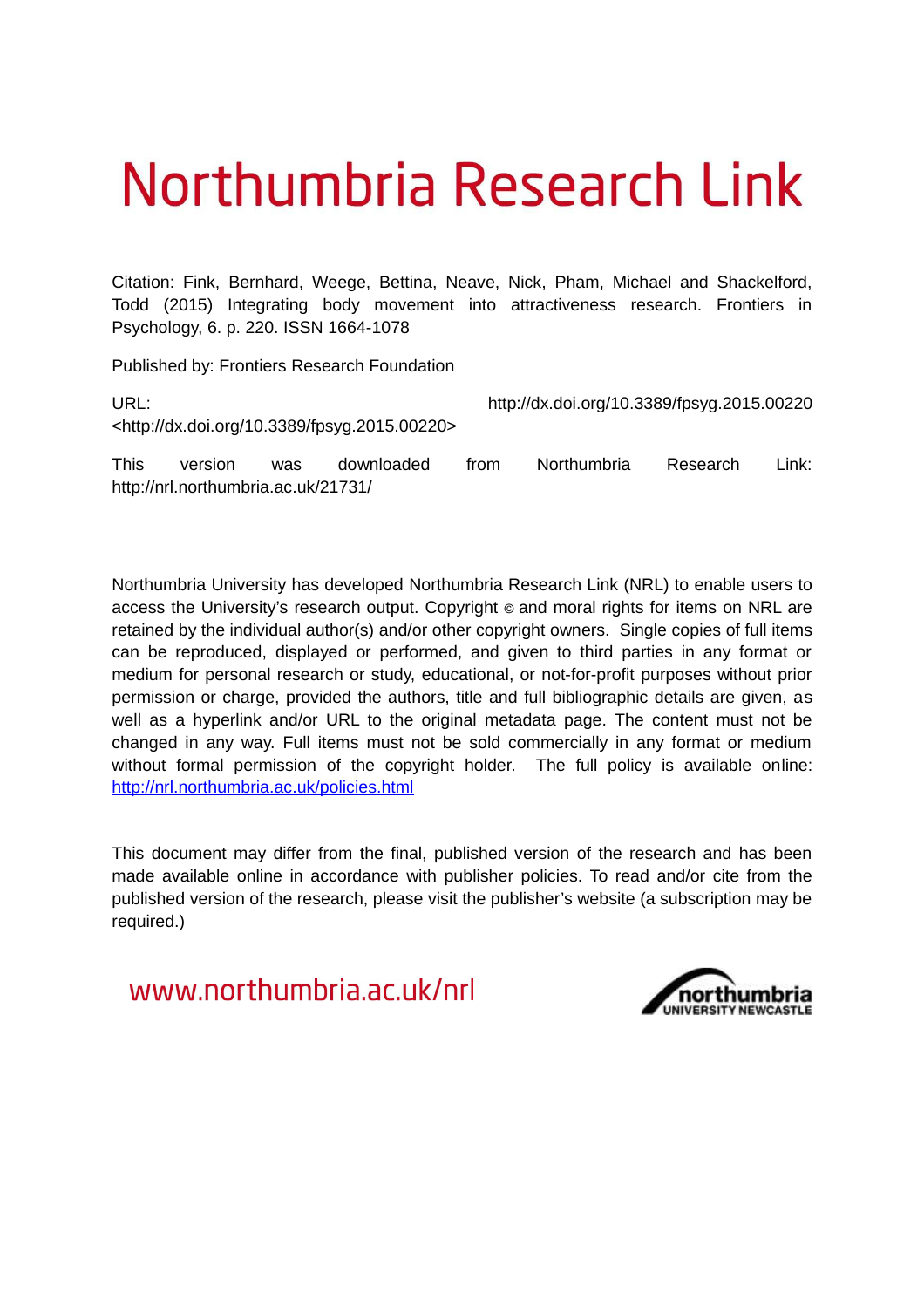

# [Integrating body movement into attractiveness research](http://www.frontiersin.org/Journal/10.3389/fpsyg.2015.00220/abstract)

*[Bernhard Fink](http://community.frontiersin.org/people/u/11781)<sup>1,2</sup>\*, [Bettina Weege](http://community.frontiersin.org/people/u/202390)<sup>1,2</sup>, [Nick Neave](http://community.frontiersin.org/people/u/76136)<sup>3</sup>, Michael N. Pham<sup>4</sup> and [Todd K. Shackelford](http://community.frontiersin.org/people/u/3165)<sup>4</sup>* 

<sup>2</sup> Courant Research Center Evolution of Social Behavior, University of Göttingen, Göttingen, Germany

<sup>3</sup> Department of Psychology, Northumbria University, Newcastle upon Tyne, UK

<sup>4</sup> Department of Psychology, Oakland University, Rochester, MI, USA

#### *Edited by:*

Paul J. Watson, University of New Mexico, USA

#### *Reviewed by:*

Darine Zaatari, NORC at the University of Chicago, USA Paul J. Watson, University of New Mexico, USA Melissa L. Franklin, University of New Mexico/Central New Mexico Community College, USA

#### *\*Correspondence:*

Bernhard Fink, Institute of Psychology and Courant Research Center Evolution of Social Behavior, University of Göttingen, Kellnerweg 6, D-37077 Göttingen, Germany e-mail: [bernhard.fink@ieee.org](mailto:bernhard.fink@ieee.org)

People judge attractiveness and make trait inferences from the physical appearance of others, and research reveals high agreement among observers making such judgments. Evolutionary psychologists have argued that interest in physical appearance and beauty reflects adaptations that motivate the search for desirable qualities in a potential partner. Although men more than women value the physical appearance of a partner, appearance universally affects social perception in both sexes. Most studies of attractiveness perceptions have focused on third party assessments of static representations of the face and body. Corroborating evidence suggests that body movement, such as dance, also conveys information about mate quality. Here we review evidence that dynamic cues (e.g., gait, dance) also influence perceptions of mate quality, including personality traits, strength, and overall attractiveness. We recommend that attractiveness research considers the informational value of body movement in addition to static cues, to present an integrated perspective on human social perception.

**Keywords: attractiveness, body movement, dance, perception, personality, strength**

# **PERCEPTION OF PHYSICAL APPEARANCE**

The morphology of the face and body affects people's perceptions of others, and this has consequences for human social interaction [\(Fink and Penton-Voak, 2002;](#page-4-0) [Grammer et al., 2003a;](#page-4-1) [Gangestad and Scheyd, 2005;](#page-4-2) [Rhodes, 2006\)](#page-4-3). Physical appearance influences many social decisions, including consumer behavior, economic and recruitment decisions, and even legislation [\(Rhode,](#page-4-4) [2010;](#page-4-4) [Hammermesh, 2011;](#page-4-5) [Saad, 2011\)](#page-4-6). [Dion et al.](#page-3-0) [\(1972\)](#page-3-0) first demonstrated that the assignation of desirable traits to attractive people ("what is beautiful is good") serves as a cognitive heuristic deployed in social perception. Since this seminal study, researchers from several disciplines have investigated the causes of this assessment heuristic (for review, see [Zebrowitz and Mon](#page-5-0)[tepare, 2008\)](#page-5-0). Evolutionary scientists argue that the human interest in facial and body morphology—and the social perceptions evoked by physical features—are neither arbitrary nor culturebound, but instead reflect the operation of adaptations shaped by sexual selection [\(Grammer et al., 2003a](#page-4-1)[,b;](#page-4-7) [Little et al., 2011\)](#page-4-8). These adaptations motivate the search for desirable qualities in a potential romantic partner [\(Buss, 1989,](#page-3-1) [1994;](#page-3-2) [Etcoff, 1999\)](#page-3-3). Although the evidence obtained from studies of faces and bodies supports this evolutionary perspective on attractiveness perceptions, studies of static cues capture a limited range of those present in social interaction.

Attractiveness research has relied heavily on the use of static representations (i.e., images) of the human face and body, thus neglecting the fact that in social situations we rarely observe others in this condition. In a meta-analysis, [Langlois et al.](#page-4-9) [\(2000\)](#page-4-9) concluded that there is variability in the results of attractiveness

research with regard to the use of stimuli types (i.e., photographs, videos, and *in situ* encounters) and that this variability could produce different attractiveness judgments. With regard to face perception however, recent research does not confirm this assertion. For example, [Koscinski](#page-4-10) [\(2013\)](#page-4-10) reported a large positive correlation between attractiveness perceptions of static images and videos of the same faces, indicating that results of studies relying on attractiveness assessments of static images are ecologically valid. [Rhodes et al.](#page-4-11) [\(2011\)](#page-4-11) arrived at a similar conclusion, suggesting that the validity of static and dynamic images of faces in attractiveness research might result from the tendency to make rapid and robust attributions. There is evidence that people make trait inferences from physical appearance in milliseconds. In five experiments on assessments of unfamiliar faces, varying only in exposure time, [Willis and Todorov](#page-5-1) [\(2006\)](#page-5-1) demonstrated that judgments made after a 100 ms exposure correlated highly with judgments made in the absence of time constraints. However, it was also found that increased exposure time led to more differentiated person impressions. With increased exposure time, observers made a more fine-grained discrimination of trait attributes such that the effect of attractiveness on trait judgment was smaller.

#### <span id="page-1-0"></span>**PERCEPTION OF BODY MOVEMENT**

Rapid trait attribution has also been documented for perceptions of others' body movements. Although the time required to accurately assess another person based on movement cues is not yet known, one can speculate that it is longer than that reported for face perception. [Thoresen et al.](#page-4-12) [\(2012\)](#page-4-12) presented point-light

<sup>1</sup> Institute of Psychology, University of Göttingen, Göttingen, Germany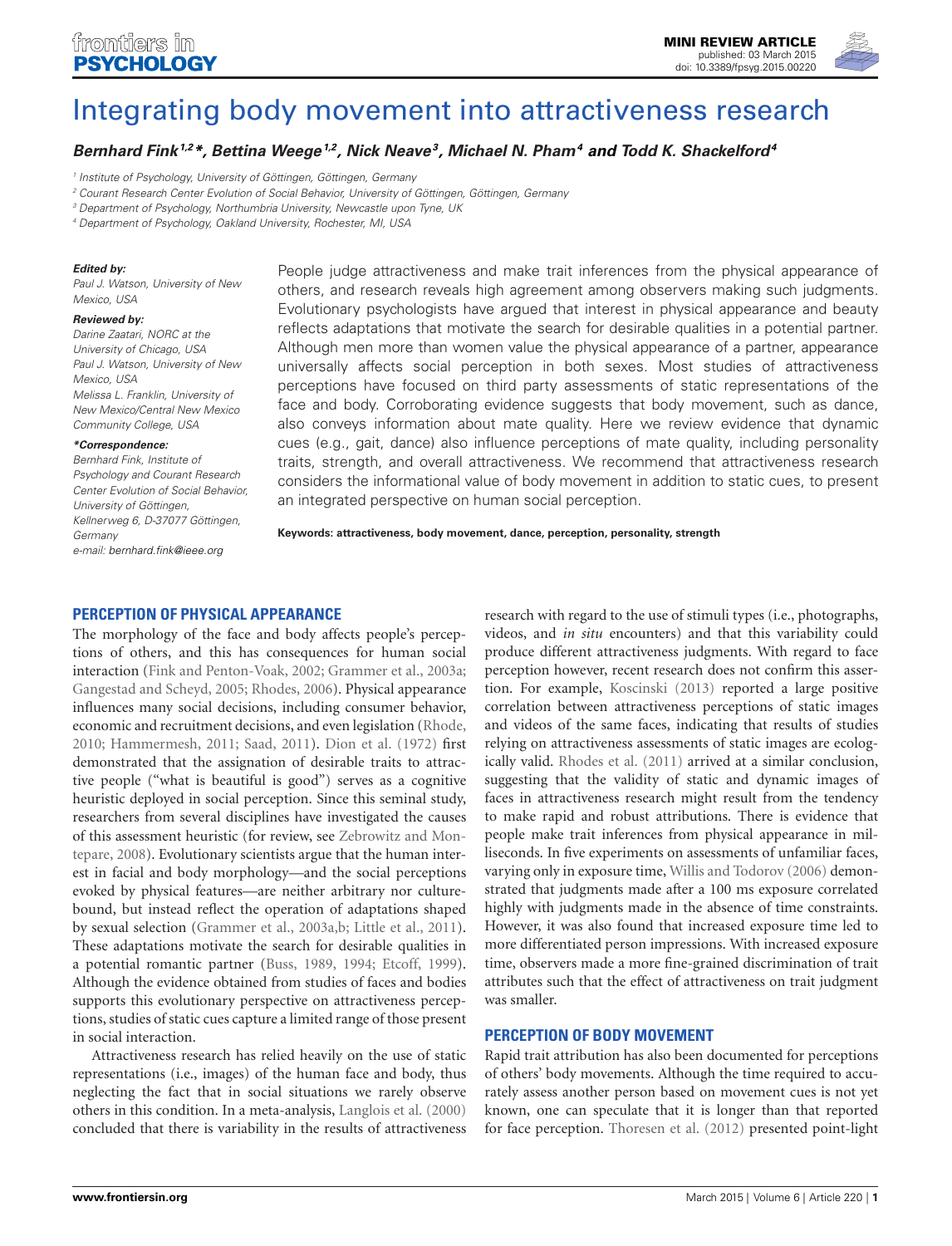walkers to participants and identified the movement components that accounted for personality judgments. Observers made reliable trait judgments using a small number of movement components. Moreover, systematic manipulations of these components affected people's judgments, indicating that certain movement cues (or combinations of them) influence personality perception. Observers were not necessarily accurate in their assessments however, as movement components were associated with perceived, but not with self-reported personality. Further analyses indicated that accuracy of trait ratings was accounted for by observers' perceptions of emotion, attractiveness, and masculinity of the walkers. These results corroborate that of previous studies, and provide evidence that observers can identify basic emotions from body movement even when information about body morphology is impoverished, through—for example—the use of point-light displays (e.g., [Atkinson et al., 2004;](#page-3-4) [Clarke et al., 2005\)](#page-3-5).

Most studies on the perception of human body movement have used visual representations of human walk (predominantly point-light displays) in their experimental paradigm. A rare exception is [Dittrich et al.](#page-3-6) [\(1996\)](#page-3-6), which showed that the conclusions about social perception derived from studies of human walk also apply to dance. These researchers instructed professional dancers to convey specific emotions (i.e., anger, disgust, fear, grief, joy, surprise) via body movements, which were captured and transferred into point-light displays. Participants' recognition rate of the displayed emotions from point-lights was high (63% correct) and greater when fully lit videos of the dancers were used as stimuli (88% correct). Similar recognition rates have been found for human gait. [Troje et al. \(2005\)](#page-4-13) presented pointlight stimuli of human walkers from different viewpoint angles to male and female observers. The stimuli were altered such that observers viewed the normal (unaltered) walk, walks in which all stimuli had been normalized with respect to body size or body shape, and two conditions in which walking frequency was altered. After an initial presentation in which observers viewed the stimuli and were told the names of the walkers, they then received a series of training sessions. Recognition performance reached 90% after five training sessions. Observers accurately identified an individual when the stimuli had been normalized for body shape and walking frequency, leading the researchers to conclude that structural information (i.e., body morphology) plays a secondary role to gait kinematics in the identification of a person. This finding provides insight into the relative significance of certain cues (static and/or dynamic cues) in social perception by emphasizing the role of dynamic cues.

The ability to recognize emotions of conspecifics from their body movements, however, does not necessarily inform us about people's preferences for certain types of body movement, and how such preferences may affect the way individuals form impression about others, including decisions about potential romantic partners. Mate selection forms an integral part of the sociocultural world, and as such we might expect that the sensitivity to movement cues extends to other features derived from movement, such as gender identity, sexual orientation, health, and personality. With regard to sexual orientation, for example, [Johnson et al.](#page-4-14) [\(2007\)](#page-4-14) presented computer-generated animations of humanoid characters (avatars) that varied morphologically (five levels of

waist-to-hip ratio, WHR; [Singh, 2002,](#page-4-15) [2006\)](#page-4-16) and dynamically (five levels of motion ranging from extreme shoulder swagger to extreme hip sway). Judgments of sexual orientation of walkers perceived to be male were strongly affected by motion, but not morphology, whereas judgments of sexual orientation of walkers perceived to be female were affected by motion and morphology.

### **DANCE AND INTERPERSONAL ATTRACTION**

In the context of interpersonal attraction, studies investigating the role of body movement have focused on dance movements, perhaps because dance shows greater inter-individual variation than gait or running, and because dance is typically observed in courtship situations. Dance is a series of body movements composed of purposeful, intentional, rhythmical, and culturally patterned sequences that are part of the courtship practices of many cultures [\(Kurath, 1960;](#page-4-17) [Kaeppler, 1978;](#page-4-18) [Hanna, 1987\)](#page-4-19). [Hanna](#page-4-19) [\(1987,](#page-4-19) [2010\)](#page-4-20) argued that dance is produced by sexually selected mechanisms designed to display beauty, health, strength, and sexual attractiveness. Recent research supports this hypothesis, as there is evidence that dance movements, particularly those of men, correlate with characteristics relevant to mate selection.

For example, [Hugill et al.](#page-4-21) [\(2009\)](#page-4-21) and [McCarty et al.](#page-4-22) [\(2013\)](#page-4-22) reported a positive relationship between women's perceptions of the attractiveness and dance quality of men's dances with the male's physical strength (as measured via hand-grip strength). Recent research has confirmed the attractiveness-strength relationship in men, and reported its absence in women [\(Weege](#page-4-23) [et al., in press b\)](#page-4-23). Moreover, women's assessments of men's dance attractiveness were found to correlate with particular personality traits, including sensation-seeking [\(Hugill et al., 2011\)](#page-4-24) and selfreported global personality descriptors [\(Fink et al., 2012b\)](#page-4-25). Thus, there is evidence that, similar to the findings on associations of physical strength and male facial appearance [\(Fink et al., 2007\)](#page-4-26), partner attractiveness and risk-taking behavior [\(Henderson et al.,](#page-4-27) [2005\)](#page-4-27), women make attributions about such qualities using cues found in men's dance movements. Female sensitivity to these cues affects their mate preferences, as women judge dances of physically stronger men and those who score higher on sensation seeking to be more attractive. Hence men may convey information about their mate quality via dance movements $<sup>1</sup>$  $<sup>1</sup>$  $<sup>1</sup>$ .</sup>

In the attempt to identify body movements that characterize a "good" male dancer, [Neave et al.](#page-4-28) [\(2011\)](#page-4-28) motion-captured dance movements of men dancing to a basic drumbeat. Women rated videos of shape-standardized humanoid avatars for perceived dance quality. "Good" dancers displayed larger and more variable bending and twisting movements of their head/neck and torso, and faster bending and twisting movements of their right knee. Given that comparative biological studies have suggested that females prefer vigorous and skilled males, [Neave et al.](#page-4-28) [\(2011\)](#page-4-28) concluded that women derive information about physical condition, including health, fitness, and genetic quality from male

<sup>&</sup>lt;sup>1</sup>We omit reference to data on dance and symmetry, as reported by [Brown](#page-3-7) [et al.](#page-3-7) [\(2005\)](#page-3-7). Careful investigation revealed that some of the study data were fabricated and a re-analysis could not confirm the reported results [\(Trivers](#page-4-29) [et al., 2009\)](#page-4-29). The [Brown et al. \(2005\)](#page-3-7) paper was retracted on November 27, 2013. For a more detailed discussion of the case of dance and symmetry see [Fink et al. \(2014\)](#page-4-30).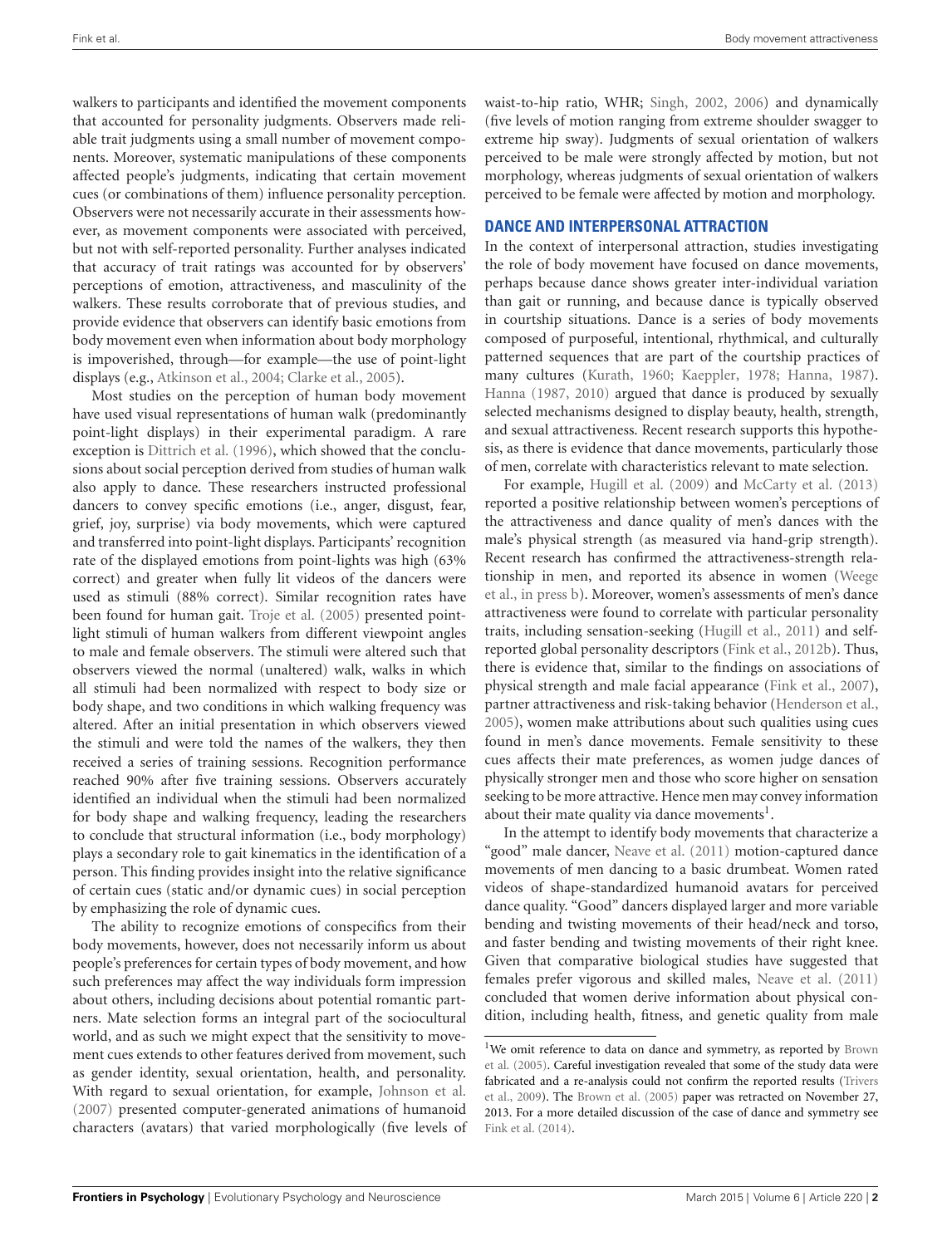dancing ability. [Weege et al.](#page-5-2) [\(2012\)](#page-5-2) presented videos of pairs of "good" and "bad" dancers in an eye-tracking experiment and recorded dwell time and fixations of female participants, in addition to securing attractiveness and masculinity ratings for each dancer. "Good" male dancers received greater visual attention and were judged to be more attractive and masculine than "bad" male dancers. These results indicate a cognitive bias that facilitates mating-related motives [see [Maner et al.'s](#page-4-31) [\(2003\)](#page-4-31) "beauty captures the mind of the beholder" hypothesis].

Two studies investigated whether women's body movements influence their attractiveness to men and, in particular, whether this relationship is mediated by female fertility. Using point-light displays, [Provost et al.](#page-4-32) [\(2008\)](#page-4-32) found that women at high-fertility (versus low-fertility) displayed gaits that were *less* attractive to men. In contrast, [Fink et al. \(2012a\)](#page-3-8) used silhouette displays and found that women at high-fertility displayed gaits and dances that men rated as *more* attractive. Although it is unclear what might account for these conflicting results, there is independent evidence corroborating the findings from [Fink et al.](#page-3-8) [\(2012a\)](#page-3-8) For example, women at high-fertility (versus low-fertility) report increased sexual desire and wear more attractive clothing, and female lap dancers at high-fertility (versus low-fertility) report higher earnings (see [Haselton and Gildersleeve, 2011\)](#page-4-33). Thus, at high-fertility, women may alter their behavior—including the manner in which they walk and dance—to appear more attractive to men.

People derive information from body movements, particularly dance movements, and this affects attractiveness judgments and social perceptions. However, because most of this previous work included only European participants (with some bias toward the study of male dance), it is unknown whether the results generalize to other countries/societies. There is mixed evidence for claims regarding the universality of certain human features and displays. A recent example is facial expressions of emotions, which has been a matter of debate since [Darwin's](#page-3-9) [\(1872\)](#page-3-9) seminal publication. For more than 100 years, it has been asserted that all humans communicate six basic emotional states using the same facial expressions/movements [\(Ekman and Friesen, 1971;](#page-3-10) [Ekman et al.,](#page-3-11) [1987\)](#page-3-11). A recent study, however, refutes this hypothesis [\(Jack et al.,](#page-4-34) [2012\)](#page-4-34), showing that people from Western and Eastern cultures differ in their mental representations of the six emotions in terms of associated facial movements. There has been controversy about the [Jack et al.](#page-4-34) [\(2012\)](#page-4-34) study, with some scholars arguing that the findings do not refute the universality of facial expressions of emotions, but instead contribute to the investigation of perceptual consistencies and differences of specific emotional facial cues [\(Sauter and Eisner, 2013\)](#page-4-35). A likely scenario is that evolved cognitive mechanisms and socio-cultural variables affect the perception of emotions from facial expressions, as has been reported for gestures and postures [\(Argyle, 1988;](#page-3-12) [Moore et al., 2010\)](#page-4-36). We suspect a similar interaction between evolved mechanisms and sociocultural variables that also affects assessments of body movement.

# **CROSS-CULTURAL PERCEPTION OF BODY MOVEMENT**

Although cross-cultural similarities and differences in facial expressions of emotions have received attention from researchers in many disciplines (for review, see [Russell et al., 2003\)](#page-4-37), little

research has focused on cross-cultural similarities and differences in perceptions of body movements. The fact that the ability to decode information from point-light animations of movement is done rapidly and accurately—and from an early age [\(Simion](#page-4-38) [et al., 2008\)](#page-4-38), and that this processing is served by dedicated neurological components (e.g., [Grossman et al., 2000,](#page-4-39) [2005\)](#page-4-40) suggests that the detection and interpretation of biological motion may be produced by evolved cognitive mechanisms [\(Pica et al.,](#page-4-41) [2011\)](#page-4-41). There may be a "shared taste" in body movement perception across cultures, which is attributable to adaptations and which is independent of socio-cultural effects. If so, one might expect to find cross-cultural agreement in body movement perceptions, but empirical evidence on this hypothesis is scarce. [Montepare and Zebrowitz](#page-4-42) [\(1993\)](#page-4-42) investigated similarities and differences in American and Korean participants' perceptions of agerelated gait qualities in men and women. The researchers videotaped American men and women with reflective tape attached to major limb joints, highlighting movements against a black background. American and Korean observers judged the videos on several traits, including happiness, sexiness, and dominance. There was substantial cross-cultural agreement, even when controlling for perceived age and sex of the walkers. However, although American ratings of perceived dominance decreased with the walkers' age, this relationship was not observed with Korean ratings. The researchers concluded that some judgments derived from gait might be universal, whereas others may be determined by culturally specific values that alter age-related gait cues.

<span id="page-3-15"></span><span id="page-3-14"></span><span id="page-3-12"></span><span id="page-3-7"></span><span id="page-3-4"></span><span id="page-3-1"></span>More recently, [Fink et al. \(2014\)](#page-4-30) recruited a sample of Brazilian and German women to view animated virtual characters of male dancers (for methodology, see [Neave et al., 2011;](#page-4-28) [Fink et al.,](#page-4-25) [2012b\)](#page-4-25). Women rated the attractiveness of 10 s videos of each dancer on a 5-point Likert-type scale. There was a significant positive correlation of Brazilian with German women's assessments of men's dance attractiveness, suggesting cross-cultural similarity in dance attractiveness perceptions. However, additional analyses considering the dancers' personality (as assessed by the NEO-FFI; [Costa and McCrae, 1992\)](#page-3-13) as covariates revealed a significant difference between Brazilian and German women's ratings of men's dance movements, as well as significant interaction effects of country with two of the personality factors (neuroticism and conscientiousness).

<span id="page-3-13"></span><span id="page-3-11"></span><span id="page-3-10"></span><span id="page-3-9"></span><span id="page-3-8"></span><span id="page-3-6"></span><span id="page-3-5"></span><span id="page-3-3"></span><span id="page-3-2"></span><span id="page-3-0"></span>These preliminary findings suggest that although there is some cross-cultural consensus in women's perceptions of men's dance movements, part of the variation in dance movement perception is attributable to culture-dependent personality cues [\(Schmitt](#page-4-43) [et al., 2007\)](#page-4-43) derived from dance movements. It is unclear, however, whether the attribution of certain personality characteristics to a dancer also corresponds with his/her "true" (i.e., selfreported) personality, or if personality attribution merely reflects a "halo" of attractiveness perception. The answer to this question is probably not solely in support of one of the two possibilities but rather a combination of the two. An interesting result in this context—though on face perception—is that of [Little et al.](#page-4-44) [\(2006\)](#page-4-44), who suggested that the attractiveness stereotype (*sensu* [Dion](#page-3-0) [et al., 1972\)](#page-3-0) should be reconsidered in that attractiveness is not an unspecific attribution, but reflects the attribution of desired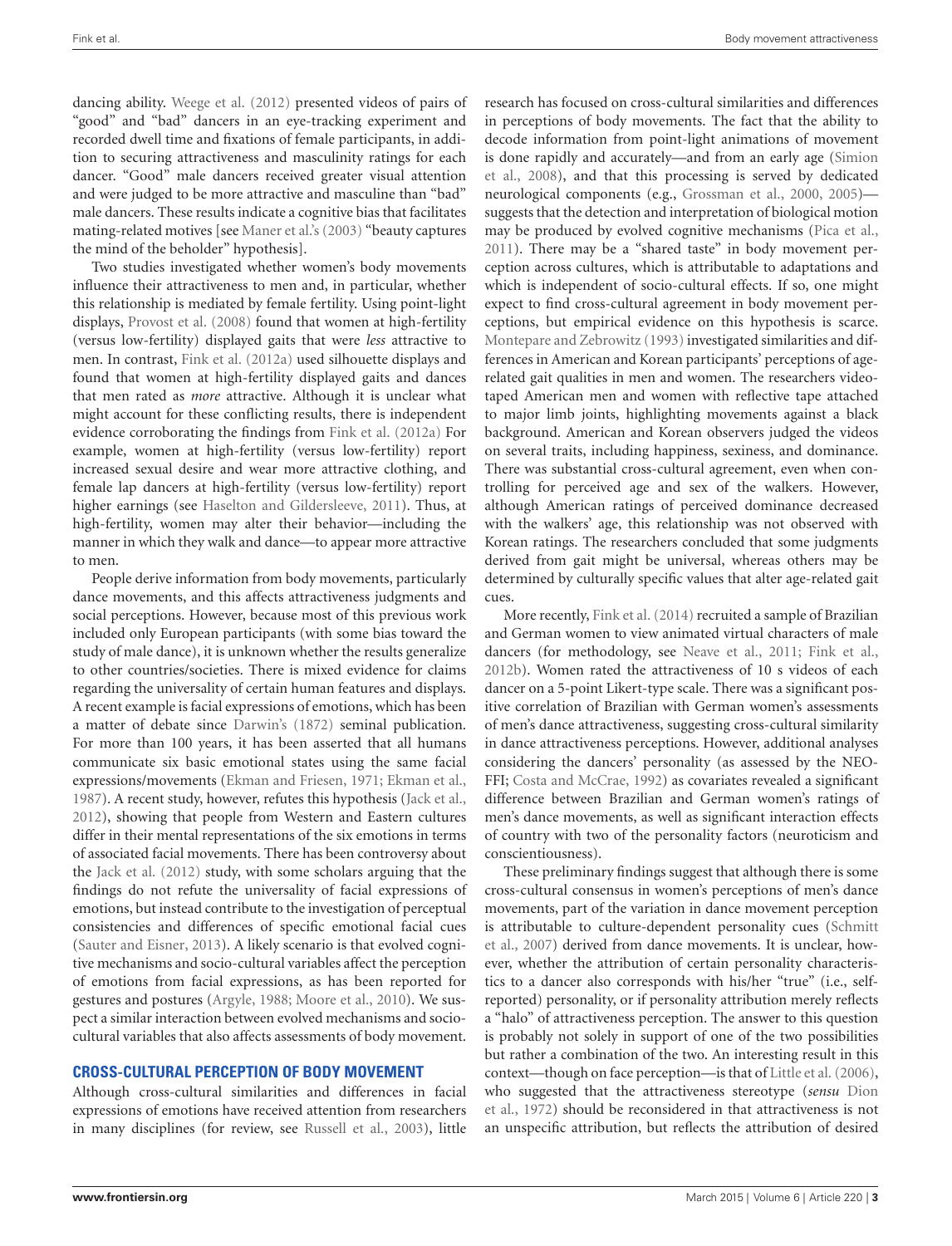<span id="page-4-26"></span><span id="page-4-25"></span>personality traits. In short, people provided higher attractiveness ratings when they thought that—based on facial appearance—the target has desired personality characteristics. We consider it likely that personality perception from dance movements may also be affected by personality characteristics desired in a romantic partner. Hence the inference to personality of a dancer via perceptions of dance attractiveness may be based on displays expressed in dance that do not match with (and are not caused by) selfreported personality.

<span id="page-4-40"></span><span id="page-4-39"></span><span id="page-4-30"></span><span id="page-4-7"></span><span id="page-4-2"></span><span id="page-4-1"></span><span id="page-4-0"></span>[Weege et al.](#page-4-45) [\(in press a\)](#page-4-45) showed that men's self-reported (NEO-FFI) personality scores did not correlate with women's ratings of men's personality standings, i.e., women were not able to accurately assess men's personality from dance movements a result that corroborates research investigating relationships of self-reported personality with observer-reports of personality based on gait [\(Thoresen et al., 2012\)](#page-4-12). However, women's ratings of a man's dance attractiveness correlated negatively with their ratings of his neuroticism, and positively with their ratings of his conscientiousness. [Weege et al.](#page-4-45) [\(in press a\)](#page-4-45) suggested that there might be fundamental movement characteristics, which affect perceptions of human dance such that people who associate elements of a dance with desirable personality characteristics and—as a consequence—rate that dance as more attractive. In a classic study by [Heider and Simmel](#page-4-46) [\(1944\)](#page-4-46) participants viewed a brief movie showing the interaction of a rectangle, triangles and a circle and attributed intentional movement and goal-directed interactions to these shapes although no social cues were present. Although many interpretations have been offered over the years, it seems that basic features of these objects, together with their amplitude, speed, and velocity of movement are sufficient to cause personality attributions (see also [Brownlow et al., 1997;](#page-3-14) [Koppen](#page-4-47)[steiner and Grammer, 2010,](#page-4-47) [2011\)](#page-4-48). We suggest that future studies on relationships of objective (biomechanical) characteristics and perception of human body movement will arrive at similar conclusions.

<span id="page-4-48"></span><span id="page-4-47"></span><span id="page-4-46"></span><span id="page-4-34"></span><span id="page-4-33"></span><span id="page-4-27"></span><span id="page-4-24"></span><span id="page-4-21"></span><span id="page-4-20"></span><span id="page-4-19"></span><span id="page-4-18"></span><span id="page-4-17"></span><span id="page-4-14"></span><span id="page-4-10"></span><span id="page-4-9"></span><span id="page-4-5"></span>In summary, humans attend to diverse stimuli to secure information about others, particularly when assessing attractiveness. There is robust evidence from the study of static representations of human faces and bodies that certain features provide information about an individual's quality and this has consequences for human social perception, including people's mating psychology and behavior. Recent research shows that quality information can also be obtained from body movement, such as dance and gait. Whether this information affords accurate assessment of personality characteristics is unclear. Preliminary evidence suggests that personality cannot be assessed accurately from dance movements, although people agree on trait attributions to dance movements. Thus, it may be that movement quality—as expressed by combination of amplitude, speed, and velocity—creates an impression about personality. Dance movements, however, seem to provide information about physical strength, especially in men, and women prefer the dances of men who are physically stronger. Comparative studies on motor performance in nonhuman animals indicate that elaborate and acrobatic courtship dances correlate with male reproductive success. For example, [Barske et al.](#page-3-15) [\(2011\)](#page-3-15) showed that female golden-collared manakins (*Manacus vitellinus*) preferred males that performed displays at <span id="page-4-44"></span><span id="page-4-31"></span><span id="page-4-22"></span><span id="page-4-8"></span>greater speed. Reproductively successful males also had higher heart rates, which was interpreted as greater metabolic investment in courtship displays. It is premature to speculate on analogous phenomena in humans, although it is plausible that women may judge energetically demanding dance movements more positively, because such displays are produced by high quality men. If women consider dance movements in their assessments of male quality, this raises questions about the relative strengths of the effects of static and dynamic cues on attractiveness assessments. Studies on facial and bodily attractiveness show that impression formation is made rapidly, and although rapid trait attribution has been reported for movement too, movement cues may contribute to a more detailed assessment of a person than impression formation based on static cues. We therefore recommend that attractiveness research includes assessments of body movement.

## <span id="page-4-42"></span><span id="page-4-41"></span><span id="page-4-36"></span><span id="page-4-28"></span>**ACKNOWLEDGMENT**

<span id="page-4-32"></span>Preparation of this article was supported by funds of the German Research Foundation (DFG), grant numbers FI1450/4-1 and FI 1450/7-1 awarded to BF. We acknowledge support by the Open Access Publication Funds of the Göttingen University.

# <span id="page-4-4"></span>**REFERENCES**

- <span id="page-4-3"></span>Argyle, M. (1988). *Bodily Communication*. 2nd Edn. London: Routledge.
- <span id="page-4-11"></span>Atkinson, A. P., Dittrich, W. H., Gemmell, A. J., and Young, A. W. (2004). Emotion perception from dynamic and static body expressions in point-light and fulllight displays. *Perception* 33, 717–746. doi: 10.1068/p5096
- <span id="page-4-37"></span>Barske, J., Schlinger, B., Wikelski, M., and Fusani, L. (2011). Female choice for male motor skills. *Proc. R. Soc. B* 278, 3523–3528. doi: 10.1098/rspb.2011. 0382
- <span id="page-4-6"></span>Brown, W. M., Cronk, L., Grochow, K., Jacobson, A., Liu, C. K., Popovic, Z., et al. (2005). Dance reveals symmetry especially in young men. *Nature* 438, 1148– 1150. doi: 10.1038/nature04344
- <span id="page-4-35"></span>Brownlow, S., Dixon, A. R., Egbert, C. A., and Radcliffe, R. D. (1997). Perception of movement and dancer characteristics from point-light displays. *Psychol. Rec.* 47, 411–421.
- <span id="page-4-43"></span>Buss, D. M. (1989). Sex differences in human mate preferences: evolutionary hypotheses tested in 37 cultures. *Behav. Brain Sci.* 12, 1–49. doi: 10.1017/ S0140525X00023992
- Buss, D. M. (1994). *The Evolution of Desire*. New York: Basic Books.
- <span id="page-4-38"></span>Clarke, T. J., Bradshaw, M. F., Field, D. T., Hampson, S. E., and Rose, D. (2005). The perception of emotion from body movement in point-light displays of interpersonal dialogue. *Perception* 34, 1171–1180. doi: 10.1068/p5203
- <span id="page-4-15"></span>Costa, P. T., and McCrae, R. R. (1992). *Revised NEO Personality Inventory (NEO-PI-R) and the NEO Five-Factor Inventory (NEO-FFI): Professional Manual*. Odessa, FL: Psychological Assessment Resources Inc.
- <span id="page-4-16"></span>Darwin, C. (1872). *The Expression of the Emotions in Man and Animals*. London: John Murray.
- <span id="page-4-12"></span>Dion, K., Berscheid, E., and Walster, E. (1972). What is beautiful is good. *J. Pers. Soc. Psychol.* 24, 285–290. doi: 10.1037/h0033731
- Dittrich, W. H., Troscianko, T., Lea, S. E. G., and Morgan, D. (1996). Perception of emotion from dynamic point-light displays represented in dance. *Perception* 25, 727–738. doi: 10.1068/p250727
- <span id="page-4-29"></span><span id="page-4-13"></span>Ekman, P., and Friesen, W. V. (1971). Constants across cultures in the face and emotion. *J. Pers. Soc. Psychol.* 17, 124–129. doi: 10.1037/h0030377
- <span id="page-4-45"></span>Ekman, P., Friesen, W. V., O'Sullivan, M., Chan, A., Diacoyanni-Tarlatzis, I., Heider, K., et al. (1987). Universals and cultural differences in the judgments of facial expressions of emotion. *J. Pers. Soc. Psychol.* 53, 712–717. doi: 10.1037/0022- 3514.53.4.712

Etcoff, N. (1999). *Survival of the Prettiest*. New York: Doubleday.

<span id="page-4-23"></span>Fink, B., Hugill, N., and Lange, B. P. (2012a). Women's body movements are a potential cue to ovulation. *Pers. Individ. Dif.* 53, 759–763. doi: 10.1016/j.paid. 2012.06.005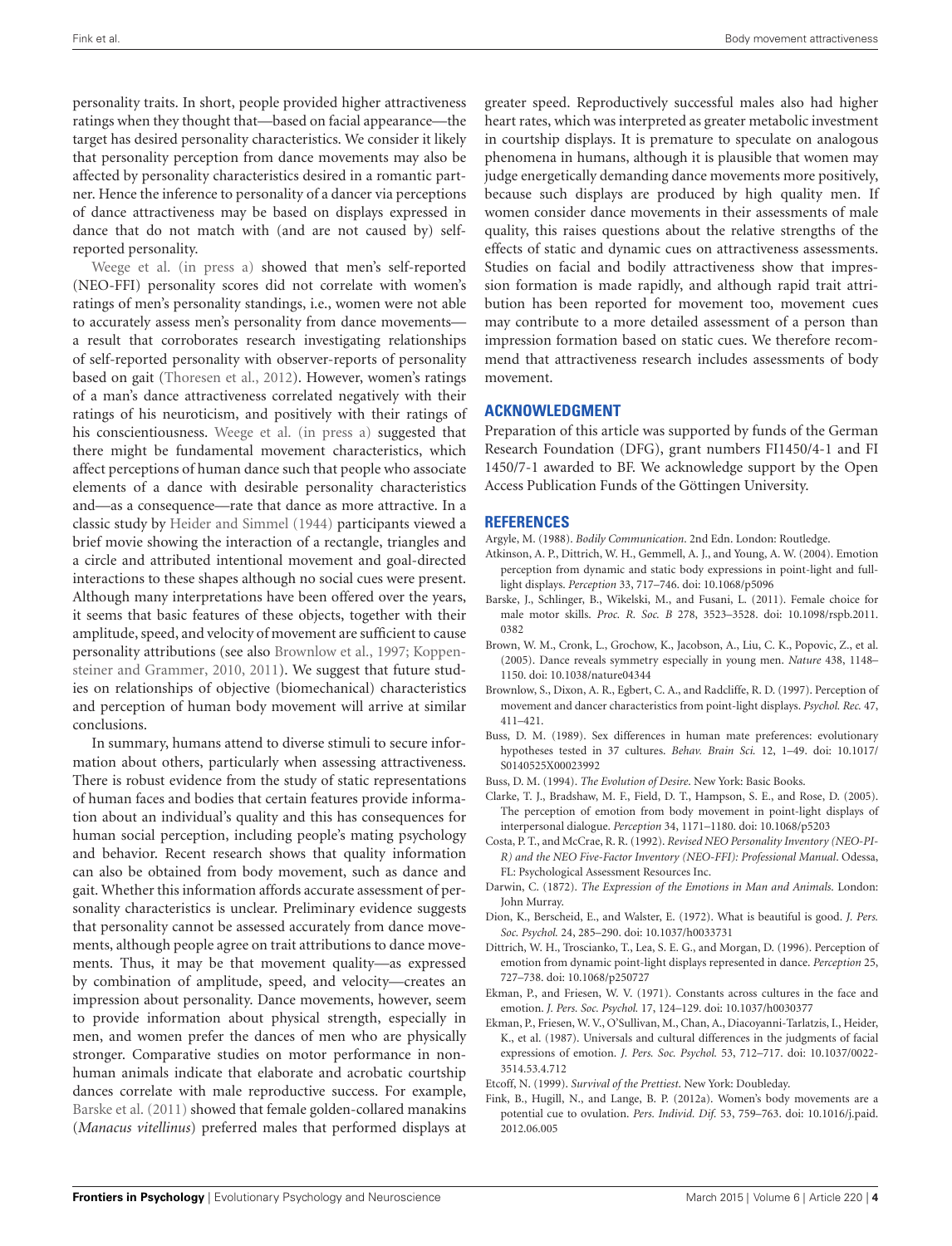- <span id="page-5-2"></span>Fink, B., Weege, B., Flügge, J., Röder, S., Neave, N., and McCarty, K. (2012b). Men's personality and women's perception of their dance quality. *Pers. Individ. Dif.* 52, 232–235. doi: 10.1016/j.paid.2011.10.008
- <span id="page-5-1"></span>Fink, B., Neave, N., and Seydel, H. (2007). Male facial appearance signals physical strength to women. *Am. J. Hum. Biol.* 19, 82–87. doi: 10.1002/ajhb. 20583
- <span id="page-5-0"></span>Fink, B., and Penton-Voak, I. S. (2002). Evolutionary psychology of facial attractiveness. *Curr. Dir. Psychol. Sci.* 11, 154–158. doi: 10.1111/1467-8721.00190
- Fink, B., Weege, B., Neave, N., Ried, B., and do Lago, O. C. (2014). "Female perceptions of male body movement," in *Evolutionary Perspectives on Human Sexual Psychology and Behavior*, eds V. Weekes-Shackelford and T. K. Shackelford (Berlin: Springer), 299–324.
- Gangestad, S. W., and Scheyd, G. J. (2005). The evolution of human physical attractiveness. *Annu. Rev. Anthropol.* 34, 523–548. doi: 10.1146/annurev.anthro. 33.070203.143733
- Grammer, K., Fink, B., Møller, A. P., and Thornhill, R. (2003a). Darwinian aesthetics: sexual selection and the biology of beauty. *Biol. Rev. Camb. Philos. Soc.* 78, 385–407. doi: 10.1017/S1464793102006085
- Grammer, K., Keki, V., Striebel, B., Atzmueller, M., and Fink, B. (2003b). "Bodies in motion: a window to the soul?" in *Evolutionary Aesthetics*, eds E. Voland and K. Grammer (Berlin: Springer), 295–323.
- Grossman, E., Donnelly, M., Price, R., Pickens, D., Morgan, V., Neighbour, G., et al. (2000). Brain areas involved in perception of biological motion. *J. Cogn. Neurosci.* 12, 711–720. doi: 10.1162/089892900562417
- Grossman, E. D., Battelli, L., and Pascual-Leone, A. (2005). Repetitive TMS over STSp disrupts perception of biological motion. *Vision Res.* 45, 2847–2853. doi: 10.1016/j.visres.2005.05.027
- Hammermesh, D. S. (2011). *Beauty Pays: Why Attractive People are More Successful*. Princeton, NJ: Princeton University Press.
- Hanna, J. L. (1987). *Dance, Sex and Gender: Signs of Identity, Dominance, Defiance, and Desire*. Chicago: University of Chicago Press.
- Hanna, J. L. (2010). Dance and sexuality: many moves. *J. Sex Res.* 47, 212–241. doi: 10.1080/00224491003599744
- Haselton, M. G., and Gildersleeve, K. (2011). Can men detect ovulation? *Curr. Dir. Psychol. Sci.* 20, 87–92. doi: 10.1177/0963721411402668
- Heider, F., and Simmel, M. (1944). An experimental study of apparent behavior. *Am. J. Psychol.* 243–259. doi: 10.2307/1416950
- Henderson, V. R., Hennessey, M., Barrett, D. W., Curtis, B., McCoy-Roth, M., Trentacoste, N., et al. (2005). When risky is attractive: sensation seeking and romantic partner selection. *Pers. Individ. Dif.* 38, 311–325. doi: 10.1016/j.paid. 2004.04.010
- Hugill, N., Fink, B., Neave, N., Besson, A., and Bunse, L. (2011). Women's perception of men's sensation seeking propensity from their dance movements. *Pers. Individ. Dif.* 51, 483–487. doi: 10.1016/j.paid.2011.05.002
- Hugill, N., Fink, B., Neave, N., and Seydel, H. (2009). Men's physical strength is associated with women's perceptions of their dancing ability. *Pers. Individ. Dif.* 47, 527–530. doi: 10.1016/j.paid.2009.04.009
- Jack, R. E., Garrod, O. G. B., Yu, H., Caldara, R., and Schyns, P. G. (2012). Facial expressions of emotion are not culturally universal. *Proc. Natl. Acad. Sci. U.S.A.* 109, 7241–7244. doi: 10.1073/pnas.1200155109
- Johnson, K. L., Gill, S., Reichman, V., and Tassinary, L. G. (2007). Swagger, sway, and sexuality: judging sexual orientation from body motion and morphology. *J. Pers. Soc. Psychol.* 93, 321–334. doi: 10.1037/0022-3514.93.3.321
- Kaeppler, A. L. (1978). Dance in anthropological perspective. *Annu. Rev. Anthropol.* 7, 31–49. doi: 10.1146/annurev.an.07.100178.000335
- Koppensteiner, M., and Grammer, K. (2010). Motion patterns in political speech and their influence on personality ratings. *J. Res. Pers.* 44, 374–379. doi: 10.1016/j.jrp.2010.04.002
- Koppensteiner, M., and Grammer, K. (2011). Body movements of male and female speakers and their influence on perceptions of personality. *Pers. Individ. Dif.* 51, 743–747. doi: 10.1016/j.paid.2011.06.014
- Koscinski, K. (2013). Perception of facial attractiveness from static and dynamic stimuli. *Perception* 42, 163–175. doi: 10.1068/p7378
- Kurath, G. P. (1960). Panorama of dance ethnology. *Curr. Anthropol.* 1, 233–254. doi: 10.1086/200101
- Langlois, J. H., Kalakanis, L., Rubenstein, A. J., Larson, A., Hallam, M., and Smoot, M. (2000). Maxims or myths of beauty? A meta-analytic and theoretical review. *Psychol. Bull.* 126, 390–423. doi: 10.1037/0033-2909.126. 3.390
- Little, A. C., Burt, D. M., and Perrett, D. I. (2006). What is good is beautiful: face preference reflects desired personality. *Pers. Individ. Dif.* 11, 1107–1118. doi: 10.1016/j.paid.2006.04.015
- Little, A. C., Jones, B. C., and DeBruine, L. (2011). Facial attractiveness: evolutionary based research. *Philos. Trans. R. Soc. Lond. B Biol. Sci.* 66, 1638–1659. doi: 10.1098/rstb.2010.0404
- Maner, J. K., Kenrick, D. T., Becker, V., Delton, A. W., Hofer, B., Wilbur, C. J., et al. (2003). Sexually selective cognition: beauty captures the mind of the beholder. *J. Pers. Soc. Psychol.* 85, 1107–1120. doi: 10.1037/0022-3514.85.6. 1107
- McCarty, K., Hönekopp, J., Neave, N., and Fink, B. (2013). Male body movements as a possible cue to physical strength. *Am. J. Hum. Biol.* 25, 307–312. doi: 10.1002/ajhb.22360
- Montepare, J. M., and Zebrowitz, L. A. (1993). A cross-cultural comparison of impressions created by age-related variations in gait. *J. Nonverbal Behav.* 17, 55– 68. doi: 10.1007/BF00987008
- Moore, N. J., Hickson, M. III, and Sacks, D. W. (2010). *Nonverbal Communication: Studies and Applications*. Oxford: Oxford University Press.
- Neave, N., McCarty, K., Freynik, J., Caplan, N., Hönekopp, J., and Fink, B. (2011). Male dance moves that catch a woman's eye. *Biol. Lett.* 7, 221–224. doi: 10.1098/rsbl.2010.0619
- Pica, P., Jackson, S., Blake, R., and Troje, N. F. (2011). Comparing biological motion perception of two distinct human societies. *PLoS ONE* 6:e28391. doi: 10.1371/journal.pone.0028391
- Provost, M. P., Quinsey, V. L., and Troje, N. F. (2008). Differences in Gait across the menstrual cycle and their attractiveness to men. *Arch. Sex. Behav.* 37, 598–604. doi: 10.1007/s10508-007-9219-7
- Rhode, D. L. (2010). *The Beauty Bias: The Injustice of Appearance in Life and Law*. Oxford, NY: Oxford University Press.
- Rhodes, G. (2006). The evolutionary psychology of facial beauty. *Annu. Rev. Psychol.* 57, 199–226. doi: 10.1146/annurev.psych.57.102904.190208
- Rhodes, G., Lie, H. C., Thevaraja, N., Taylor, L., Iredell, N., Curran, C., et al. (2011). Facial attractiveness ratings from video-clips and static images tell the same story. *PLoS ONE* 6:e26653. doi: 10.1371/journal.pone.0026653
- Russell, J. A., Bachorowski, J. A., and Fernandez-Dols, J. M. (2003). Facial and vocal expressions of emotion. *Annu. Rev. Psychol.* 54, 329–349. doi: 10.1146/annurev.psych.54.101601.145102
- Saad, G. (2011). *The Consuming Instinct: What Juicy Burgers, Ferraris, Pornography, and Gift Giving Reveal About Human Nature*. Amherst, NY: Prometheus Books.
- Sauter, D. A., and Eisner, F. (2013). Commonalities outweigh differences in the communication of emotions across human cultures. *Proc. Natl. Acad. Sci. U.S.A.* 110, E180. doi: 10.1073/pnas.1209522110
- Schmitt, D. P., Allik, J., McCrae, R. R., and Benet-Martinez, V. (2007). The geographic distribution of big five personality traits: patterns and profiles of human self-description across 56 nations. *J. Cross Cult. Psychol.* 38, 173–212. doi: 10.1177/0022022106297299
- Simion, F., Regolin, L., and Bulf, H. (2008). A predisposition for biological motion in the newborn baby. *Proc. Natl. Acad. Sci. U.S.A.* 105, 809–813. doi: 10.1073/pnas.0707021105
- Singh, D. (2002). Female mate value at a glance: relationship of waist-to-hip ratio to health, fecundity and attractiveness. *Neuro Endocrinol. Lett.* 23, 81–91.
- Singh, D. (2006). The universal allure of the hourglass figure: an evolutionary theory of female sexual attractiveness. *Clin. Plast. Surg.* 33, 359–370. doi: 10.1016/j.cps.2006.05.007
- Thoresen, J. C., Vuong, Q. C., and Atkinson, A. P. (2012). First impressions: gait cues drive reliable trait judgements. *Cognition* 124, 261–271. doi: 10.1016/ j.cognition.2012.05.018
- Trivers, R., Palestis, B., and Zataari, D. (2009). *The Anatomy of a Fraud: Symmetry and Dance*. Antioch, CA: TPZ Publishers.
- Troje, N. F., Westhoff, C., and Lavrov, M. (2005). Person identification from biological motion: effects of structural and kinematic cues. *Percept. Psychophys.* 67, 667–675. doi: 10.3758/BF03193523
- Weege, B., Barges, L., Pham, M. N., Shackelford, T. K., and Fink, B. (in press a). Women's attractiveness perception of men's dance movements in relation to selfreported and perceived personality. *Evol. Psychol. Sci.*
- Weege, B., Pham, M. N., Shackelford, T. K., and Fink, B. (in press b). Physical strength and dance attractiveness: further evidence for an association in men, but not in women. *Am. J. Hum. Biol.*